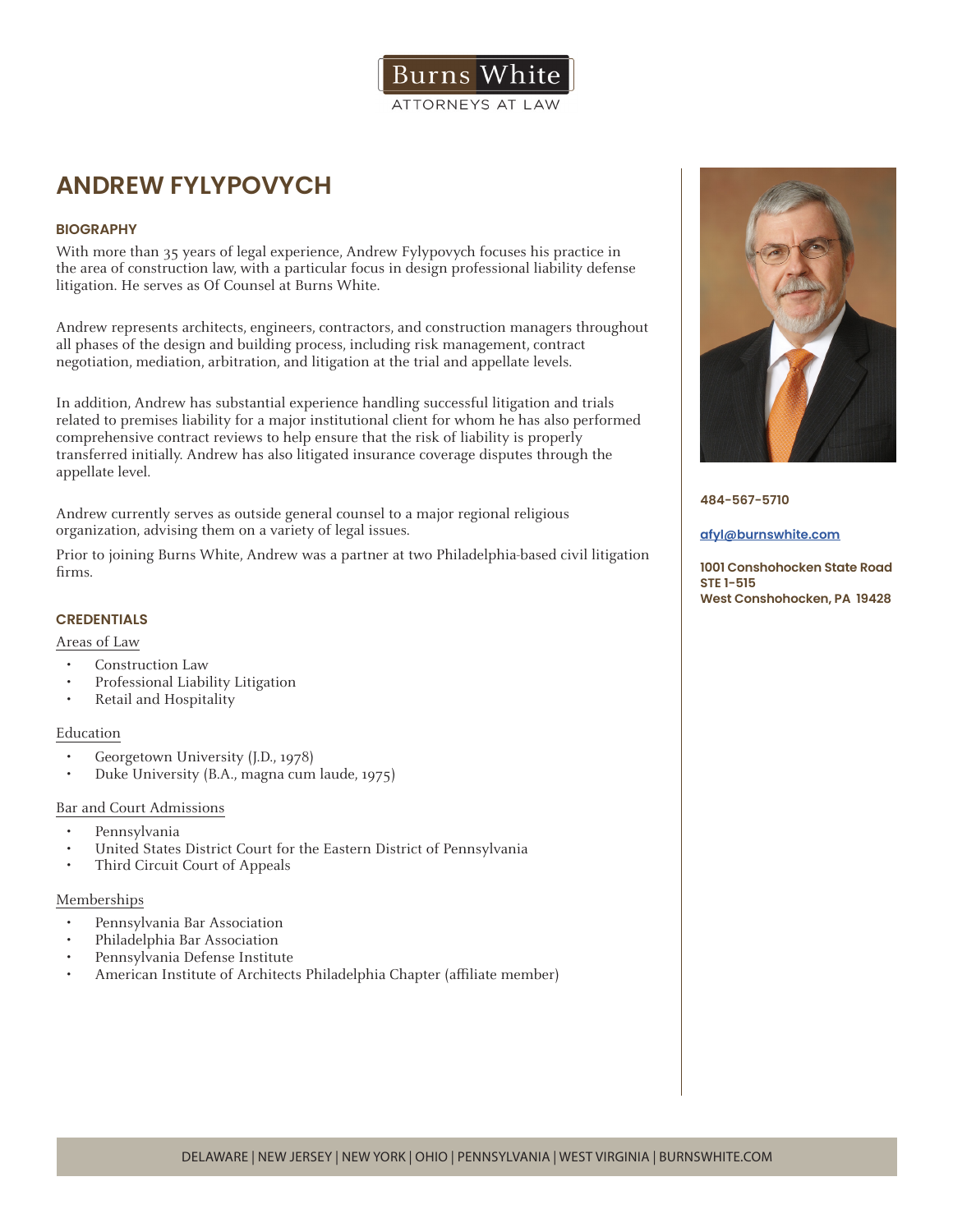

# **ACCOLADES & INVOLVEMENT**

Honors/Awards

- Recognized by peers as one of the 2019 and 2021 Best Lawyers in America® for Construction Law
- Selected by his peers for inclusion in Pennsylvania Best Lawyers®
- AV® Preeminent™ 5.0 out of 5 peer rated in Martindale-Hubbell
- DPIC Companies Achievement Award, 2002

## **PRESENTATIONS**

- "Managing Engineering Risk," Half Moon Seminars, Pittsburgh, PA, 2016
- "From Initial Proposal to Final Judgment: A Case Study of What Awaits the Design-Builder Who Seeks Payment of Full Contract Balance," Victor O. Schinnerer & Co. 51st Annual Meeting of Invited Attorneys, San Diego, CA, 2012
- "Getting Paid in PA," Half Moon Seminars, Pittsburgh, PA, 2010
- "Contract Negotiation for Pennsylvania Architects," Half Moon Seminars, Ft. Washington, PA, 2008

#### **REPRESENTATIVE MATTERS**

- Successfully represented a design/builder in a multi-state five year dispute seeking final project payment — defeating counterclaims of professional negligence, fraud and RICO violations; obtaining and confirming a AAA arbitration award of \$1.2 million for client and ultimately recovering over 50% of all defense costs incurred by professional liability carrier in defending the counterclaims.
- With no settlement payment of any kind, garnered a voluntary dismissal of a Montgomery County, Pa. suit by purchaser against individual home seller for damages relating to allegedly fraudulent concealment of swimming pool defects.
- Obtained summary judgment for a major educational institution in two separate Philadelphia County construction injury actions, one of which involved the application of the Supreme Court of Pennsylvania 2011 decision in the Beil case. The institutional client was fully indemnified for all defense costs and expenses in both matters.
- Without any contribution towards settlement, obtained a discontinuance with prejudice of a major engineering firm from a Philadelphia County personal injury suit arising out of a pedestrian accident near a major transportation facility in which another design professional paid almost \$200,000.
- Negotiated a quick and favorable resolution of a claim by PennDOT against a geotechnical consultant. The claim arose out of the settlement of a major portion of an interstate in the Philadelphia area, allowing for resumption of contract payments to all design professionals on the project.
- Obtained a compulsory non-suit in a jury trial in York County, PA for a site engineer in a landowner's claim arising out of alleged water infiltration from an adjacent storm water drainage basin.

**Andrew Fylypovych 484-567-5710**

#### **afyl@burnswhite.com**

**1001 Conshohocken State Road STE 1-515 West Conshohocken, PA 19428**